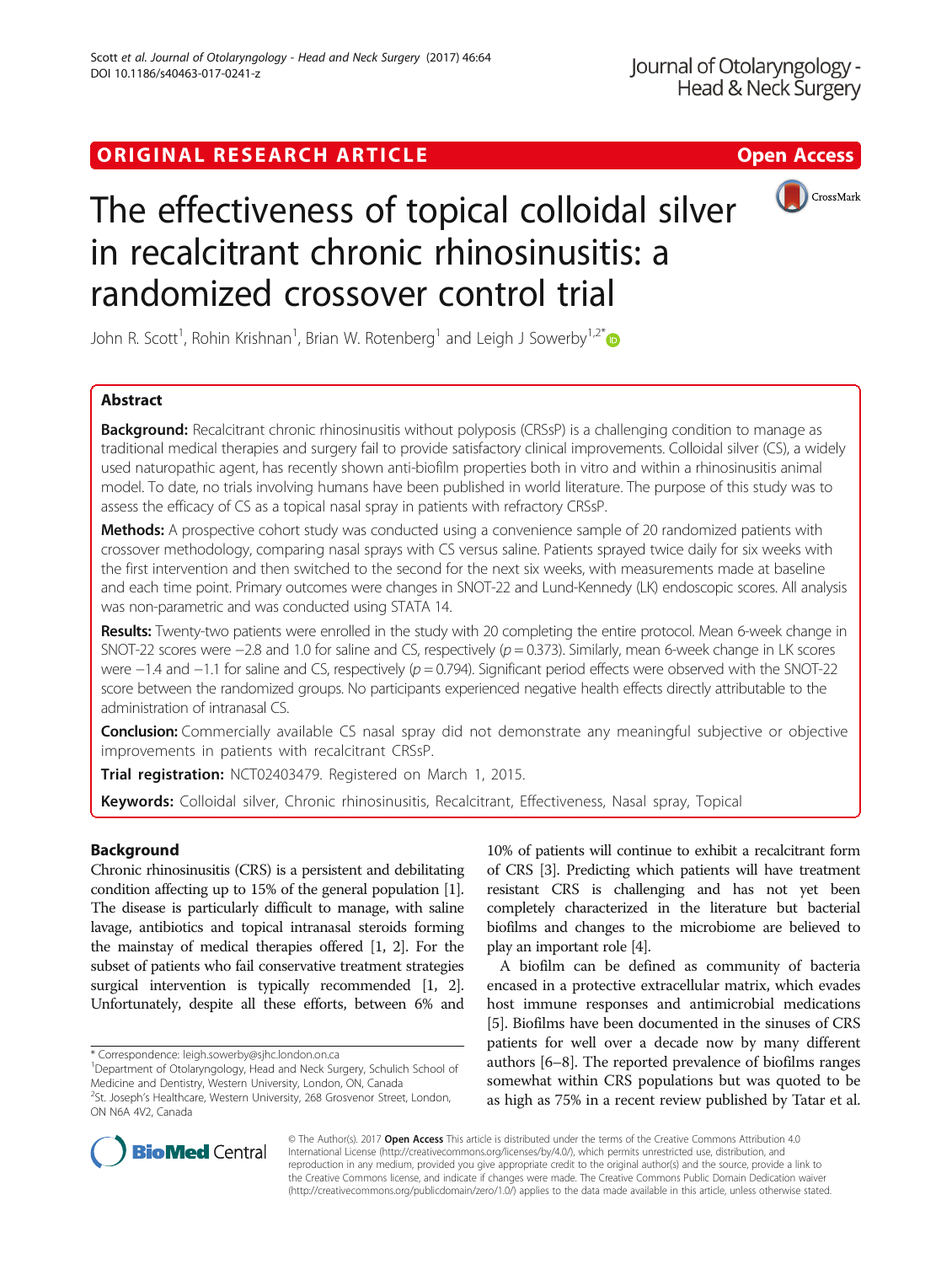[[9\]](#page-5-0). Interestingly, Staphylococcus aureus (S. aureus) has been shown to be not only the dominant biofilm isolate [[10](#page-5-0)], but biofilms consisting of it result in a more relentless disease course amongst CRS sufferers [[11](#page-5-0)].

Silver is one of the most toxic elements to microorganisms and has been a known disinfectant for centuries [[12\]](#page-5-0). During this time, it has seen widespread use across both clinical disease applications and non-medical domains [[13, 14\]](#page-5-0). Silver exhibits activity against Grampositive and Gram-negative organisms, fungi, protozoa and even some viruses [\[15\]](#page-5-0). Coupled with the rise in antibiotic-resistant bacteria, silver has gained headway as a treatment strategy for chronic infections elsewhere in the body. Colloidal silver (CS) spray is a widely used naturopathic product that has sparked research interest because anecdotally individuals with recalcitrant CRS spraying it intranasally experienced an improvement in their symptoms. Commercially available CS, which is simply silver nanoparticles dispersed throughout an aqueous solution, has been noted to attenuate S. aureus biofilms in vitro [\[16](#page-5-0)]. This report led to an animal model study with sheep that demonstrated safety and continued antibiofilm effects for topical CS at concentrations between 5 and 30 ppm [\[17\]](#page-5-0). To date, however, no human trials have been published that examine CS use in refractory CRS.

The purpose of this study was to assess the efficacy of CS as a topical nasal spray in patients with recalcitrant CRS. Secondary aims included monitoring the safety and tolerability of intranasal CS across participants.

# Methods

# Participants

The study was a prospective, double-blinded cohort with crossover methodology conducted at Western University. Blinded patients acted as their own controls by first using an unmarked nasal spray bottle composed of either saline (SL) or colloidal silver (CS) in a randomized fashion, and then switched to the remaining bottle for the second half of the study protocol. The institutional ethics board at Western University granted approval for the investigation. The project was also registered online as a clinical trial (NCT02403479). Patients were approached between January and December 2016 and considered for enrollment if they met diagnostic criteria for chronic rhinosinusitis without polyposis (CRSsP) as defined by the 2011 Canadian clinical practice guidelines and their disease was poorly controlled [\[1](#page-5-0)]. Recalcitrant CRSsP was characterized as symptomatic patients with a history of failing functional endoscopic sinus surgery and at least one of the following: failed oral antibiotic therapy; failed topical and/or oral steroid therapy; failed baby shampoo nasal irrigation therapy; failed topical manuka honey therapy. These individuals who were contemplating revision surgery were offered enrollment into the study. Exclusion criteria were individuals with any one of the following: existing autoimmune disorders including diabetes; <18 years of age; an allergy to silver; previous use of CS nasal spray; patients who were pregnant, trying to become pregnant or breastfeeding.

# Randomization

Participants were randomized to receive either 10 ppm CS (Sovereign Silver®; Natural Immunogenics Corp; Sarasota, FL) or saline control intranasal spray for 6 weeks before switching to the other bottle for an additional 6 weeks. Two groups were subsequently organized: Group 1 were those that received SL spray first followed by CS spray after, and Group 2 were patients that used CS spray first and SL spray second. A confidential randomization list was created prior to commencement of the study using a random number generator (Sealed Envelope Ltd.; London, UK). Patients delivered 4 sprays intranasally twice daily from the assigned bottle while entered in the study. All other topical and oral medications that subjects may have been using for their sinus disease were discontinued throughout the duration of the study. A washout period of 2 weeks was implemented between the cessation of maintenance therapies and the study start date. Both the patient and investigators were blinded as to the order of the spray bottles. The CS and SL solutions were indistinguishable from one another in regards to appearance and smell. Participants were reviewed again in clinic at the half way mark (6 weeks) and upon completion of the study protocol (12 weeks). The first spray bottle was exchanged for the second at the 6-week appointment.

# **Outcomes**

The primary subjective outcome was the 22-item Sino-Nasal Outcome Test (SNOT-22) change from baseline [[18](#page-5-0)]. A Minimal Clinically Important Difference (MCID) change of 9 or more in the SNOT-22 score was considered to be clinically meaningful as this is the smallest difference that can be detected by a patient [[18\]](#page-5-0). Lund-Kennedy endoscopic scores were used as the primary objective outcome, and compared from before and after treatment with a given spray bottle [\[19\]](#page-5-0). These parameters were collected at 0, 6 and 12 weeks. Note that the scores at the 6-week mark served as the post-treatment numbers for the first spray and the pre-treatment scores for the second bottle. Patients were also asked to complete a diary to help encourage compliance and to allow them to record any effects, positive or negative, experienced while using the designated nasal sprays. A formal sample size calculation was not performed as no previous studies for intranasal colloidal silver were available. This was a pilot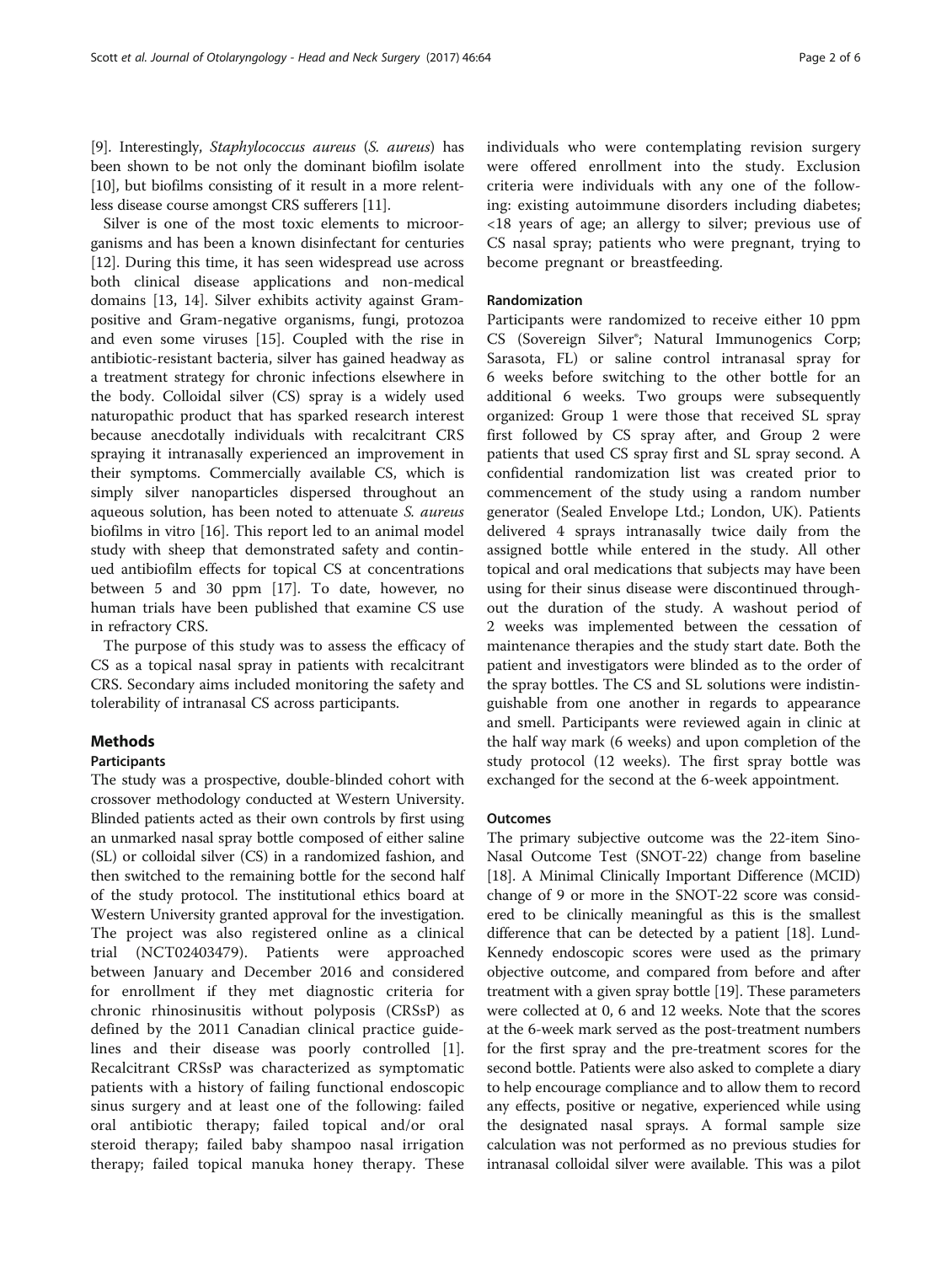study and 20 participants were enrolled to examine safety, tolerance and possible trends for consideration of a more formal randomized clinical trial.

# Data collection

Descriptive characteristics, including demographics (age, sex), time since diagnosis of CRSsP, chief symptoms, relevant comorbidities (smoking, asthma, environmental allergies), current and past therapies (oral or topical antibiotic and steroid use), presence and number of previous sinus surgeries, and time to follow-up, were collected. After agreeing to participate and a sufficient washout period, patients were seen back in clinic (Week 0) and formally enrolled in the trial. At this visit, participants completed the SNOT-22 questionnaire and nasal endoscopy was performed. A research team member (BWR or LJS), blinded to the spray bottle allocation, determined the Lund-Kennedy endoscopic score.

Following 6 weeks of treatment patients returned to clinic (Week 6) for assessment. The SNOT-22 and Lund-Kennedy scores were recorded in an analogous fashion. Participants were also asked to bring in their diaries to verify compliance and discuss any changes experienced. They were then provided with the second spray bottle that would be used for the next 6 weeks in an identical manner until their last follow-up appointment (Week 12). When patients arrived for their final clinic visit the SNOT-22 and Lund-Kennedy scores were collected and their diary was reviewed.

#### Statistical analysis

Statistical analyses were performed using STATA 14 software (StataCorp LLC; College Station, TX). Descriptive statistics were assessed for demographic and clinical data. We captured individual SNOT-22 and Lund-Kennedy scores at baseline, 6 weeks and 12 weeks. Sixweek differences in SNOT-22 and Lund-Kennedy scores for both treatments in Group 1 and Group 2 were calculated. For the CS treatment, differences in SNOT 22 and Lund-Kennedy scores were calculated from 6 weeks to 12 weeks in Group 1 and baseline to 6 weeks in Group 2. For the saline treatment, differences in SNOT-22 and Lund-Kennedy scores were calculated from baseline to 6 weeks in Group 1 and 6 weeks to 12 weeks in Group 2. To assess if there was a difference between CS and saline, differences in SNOT-22 and Lund-Kennedy scores were pooled across groups and a t-test was used to assess for significance. Unequal variance was assumed. Period effects were determined by testing the differences in the 6 week change in SNOT-22 and Lund-Kennedy scores within Group 1 and Group 2 with a two-sample t-test.

# Results

# Study overview

A total of 22 patients were randomized as depicted in Fig. [1.](#page-3-0) In Group 1 ( $n = 10$ ), two patients withdrew from the study during the second 6 weeks of the trial, and both withdrew while using the CS nasal spray. The first patient withdrew because of severe nasal obstruction and congestion that was subjectively worse during the CS phase. This effect resolved shortly with discontinuation of the CS therapy and no other interventions were required. The second patient developed an acute exacerbation of sinusitis and removed themselves from the study. The infection improved with oral antibiotics and steroid therapy as prescribed by the patient's primary care physician. Both of these participants were excluded from final analysis. All patients in Group 2  $(n = 12)$ completed the entire study.

#### Descriptive statistics

Twenty patients were included in the final analysis. Table [1](#page-3-0) outlines the descriptive characteristics for all study participants. The majority of patients had sinonasal symptoms for longer than 5 years and over half had environmental allergies. The mean number of surgeries for all patients enrolled was greater than two and no patient was actively smoking at the time of enrollment. All participants except one were using a form of topical saline spray or irrigation at the time of enrollment. 94.4% and 95.0% of participants had also used oral steroid and oral antibiotic within the previous 12 months respectively. Baseline SNOT-22 and Lund-Kennedy scores were comparable between Groups 1 and 2. A total of 2 patients used oral steroids and 1 patient took oral antibiotics while participating in the study.

#### Outcome measures

Table [2](#page-4-0) depicts the mean SNOT-22 and Lund-Kennedy score at each follow-up time point in the study for Groups 1 and 2. Table [3](#page-4-0) summarizes the mean changes in primary outcomes for CS and saline within their respective groups. Notably, in Group 1 the average SNOT-22 score change was −13.9 with the saline bottle but with the CS spray it was +3.9. Upon comparing these values within Group 1 for SNOT-22 score there was no statistical difference ( $p = 0.06$ ), however, when comparing the change in SNOT-22 score between the two groups, significant period effects were found  $(p <$ 0.05). These period effects were not witnessed with the mean Lund-Kennedy score between groups. When the order of spray bottles was ignored and the results were compared across all patients (Table [4](#page-4-0)), there was no significant difference in SNOT-22 or Lund-Kennedy score between CS and control. Further analysis exclusively comparing outcome measures at 12 weeks to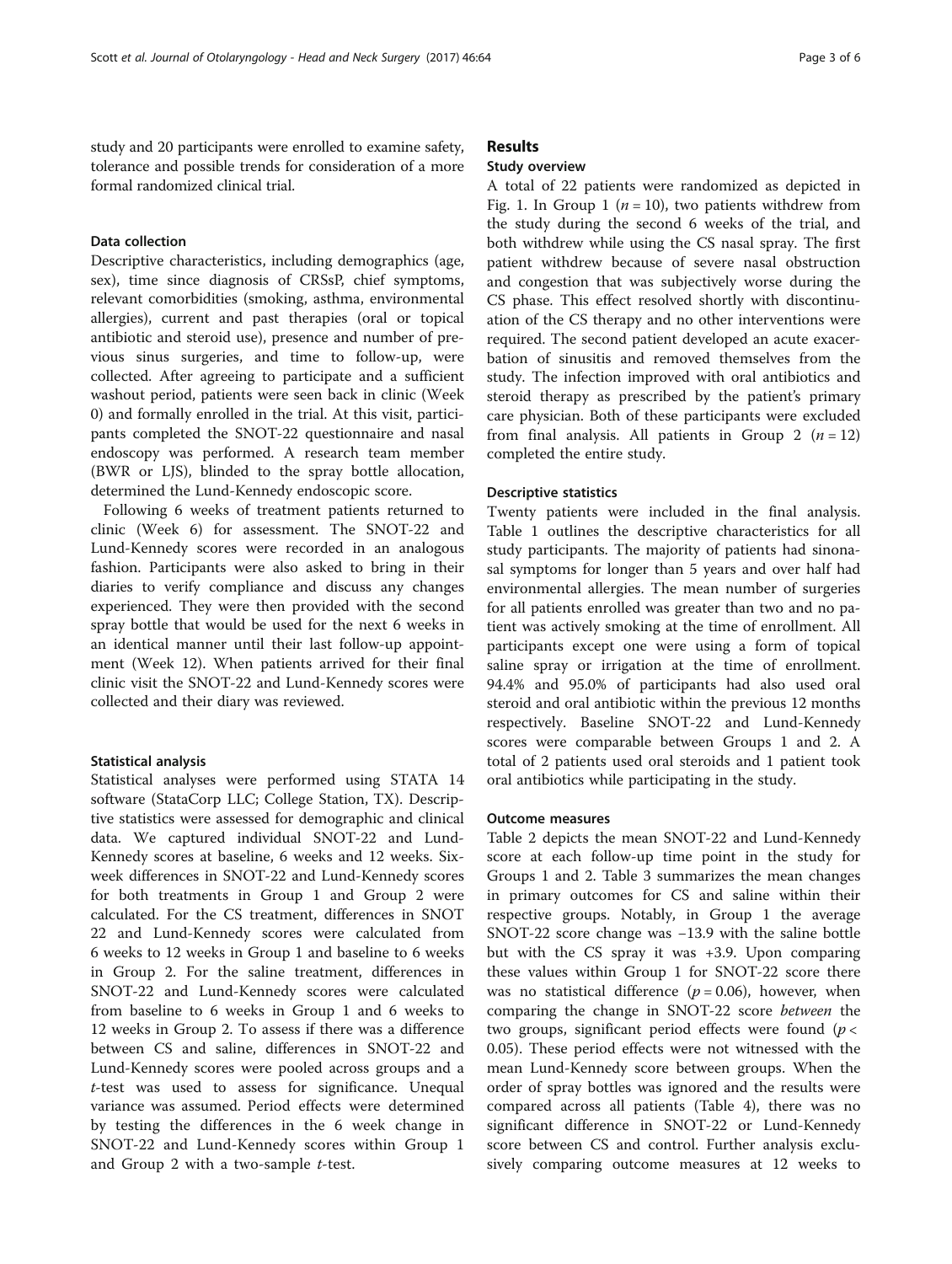<span id="page-3-0"></span>

baseline did not demonstrate any clinically or statistically relevant data. In summary, CS did not show any benefit over saline in our study.

## **Tolerability**

No serious adverse medical events occurred with participants during this investigation. Two patients withdrew from the study, both of who were using the CS nasal spray. One patient experienced profound nasal congestion and another developed a sinus infection but otherwise no major systemic problems were encountered. There were no cases of argyria and, specifically, no bluish discoloration of the sinonasal mucosa was observed. Participant reported

compliance rates were high throughout the study with both the saline and CS.

# Discussion

This randomized crossover control trial compared topical CS with saline nasal spray as an adjuvant treatment for patients with recalcitrant CRSsP. It is the first investigation of its kind to examine the effects of CS on the sinonasal cavity of humans. No benefit in SNOT-22 and Lund-Kennedy scoring was recognized for CS, which leads us to question its use as an alternative medicine product for sinus disease. We recognize that the enrolled patient population had particularly challenging rhinosinusitis with

### Table 1 Baseline patient demographics and clinical data

|                                           | Group 1 $(n = 8)$ | Group 2 $(n = 12)$ |
|-------------------------------------------|-------------------|--------------------|
| Mean age (range in years)                 | 65.8 (44-86)      | $62.3(45-84)$      |
| Female, n (%)                             | 6(75.0)           | 2(16.7)            |
| CRS symptoms $\leq$ 5 years, n (%)        | 1(12.5)           | 2(16.7)            |
| CRS symptoms 6 or more years, n (%)       | 7(87.5)           | 10(83.3)           |
| Current smoker, n (%)                     | 0(0)              | 0(0)               |
| Past smoker, n (%)                        | 3(37.5)           | 4(33.3)            |
| Asthma, n (%)                             | 3(37.5)           | 4(33.3)            |
| Environmental allergies, n (%)            | 6(75.0)           | 6(50.0)            |
| Number of surgeries, mean (SD)            | 2.5(1.9)          | 3.1(2.5)           |
| Current topical saline irrigation, n (%)  | 7(87.5)           | 12 (100.0)         |
| Oral steroid use last 12 months, n (%)    | 7(87.5)           | 10(83.3)           |
| Oral steroid use during study, n (%)      | 1(12.5)           | 1(8.3)             |
| Oral antibiotic use last 12 months, n (%) | 8 (100.0)         | 11(91.7)           |
| Oral antibiotic use during study, n (%)   | 1(12.5)           | 0(0.0)             |
| Baseline SNOT-22 score, mean (SD)         | 59.3 (19.4)       | 52.8 (19.2)        |
| Baseline LK score, mean (SD)              | 7.8(2.2)          | 6.8(2.3)           |

CRS chronic rhinosinusitis, SD standard deviation, SNOT-22 Sino Nasal Outcome Test, LK- Lund-Kennedy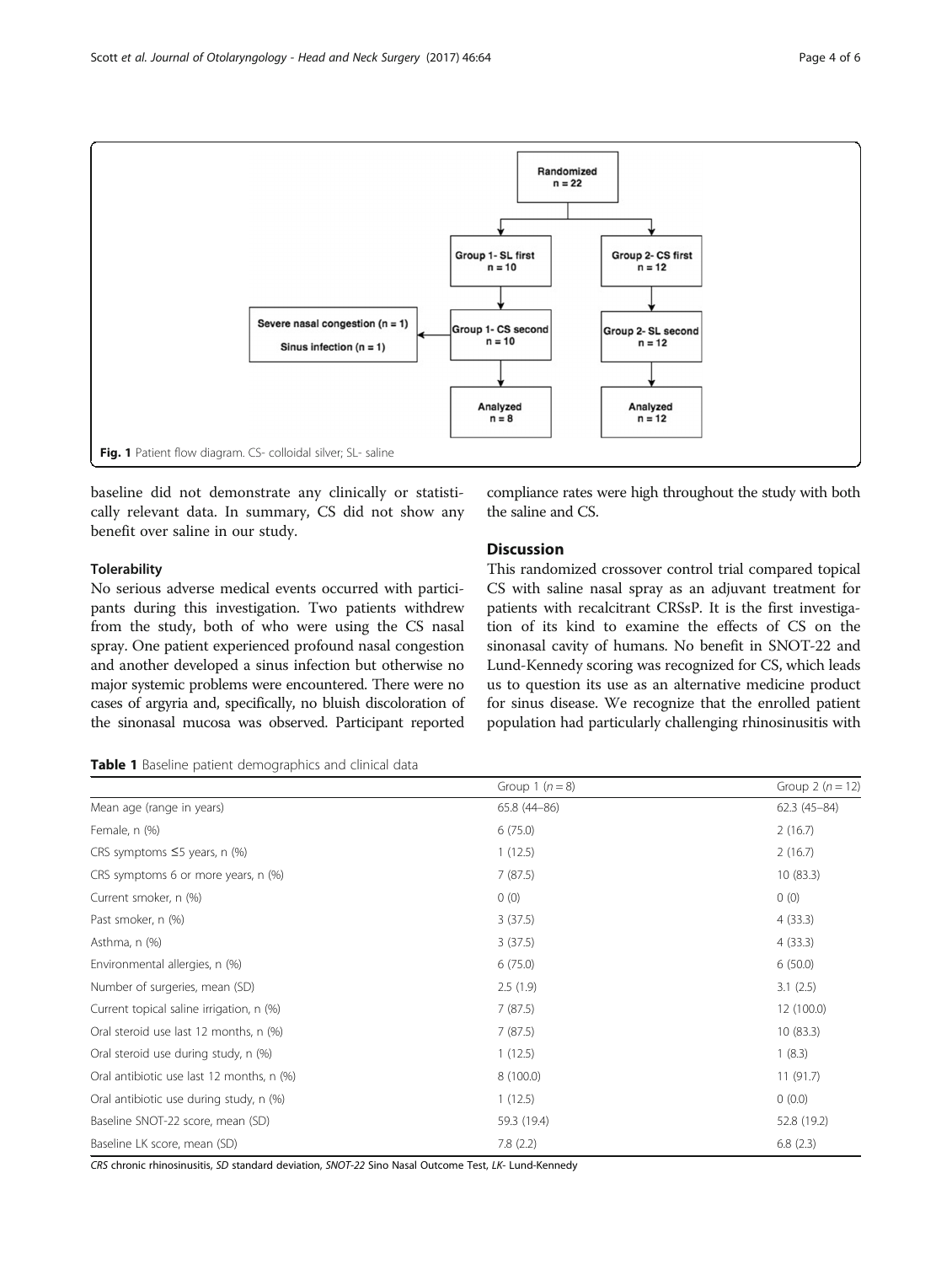SNOT-22 Sino Nasal Outcome Test, LK Lund-Kennedy, SD standard deviation

the frequent presence of comorbid conditions and use of steroid and antibiotic therapies (Table [1](#page-3-0)). Twelve of twenty patients had environmental allergies and given known seasonal patterns in CRS exacerbations there was potential for our results to be influenced by seasonal trends [[20\]](#page-5-0). Our trial was run over the course of an entire year, however, so this may have been adjusted for on its own but nevertheless we feel it warrants consideration. The choice to use a 6-week follow-up was made because study participants stopped taking all of their regular sinonasal therapies and if end points were drawn out longer compliance may have become an issue. As it stands, there were no problems with patient compliance in our trial.

Research into the safety profile of CS is limited mainly to animal models and case reports [\[21](#page-5-0)]. Indiscriminant use of silver can cause argyria, which is a permanent blue-grey discoloration of the skin, mucosa or internal organs [\[22](#page-5-0)]. Although it is not yet known which dose of silver is required to cause argyria, all reports to date are following excessive daily ingestion over a period of years [[23, 24\]](#page-5-0). Argyria is thought to be a benign, cosmetic change in the appearance of tissues and is generally not associated with serious complications. Apart from argyria, extreme cases of systemic silver toxicity can lead to thrombocytopenia, abnormal clotting, renal impairment, proteinuria, and neurological symptoms such as seizures and loss of coordination [[22](#page-5-0)]. Participants in our study did not reveal any signs of argyria but if the CS nasal spray was continued beyond 6 weeks it is certainly possible. We did not monitor blood levels of silver or other serum markers in this investigation given the short duration of exposure and dosing regimen. Rajiv

Table 3 Mean change in SNOT-22 and LK scores for CS and saline within Groups 1 and 2

|                                                              |                   | Saline               | Colloidal Silver |
|--------------------------------------------------------------|-------------------|----------------------|------------------|
| Change in SNOT-22, mean (SD) Group 1 -13.9 (16.8) 3.9 (14.7) |                   |                      |                  |
|                                                              | Group 2 4.7 (6.3) |                      | $-1.0(8.1)$      |
| Change in LK, mean (SD)                                      |                   | Group $1 -1.9(2.1)$  | $-1.1(2.0)$      |
|                                                              |                   | Group $2 -1.0$ (3.6) | $-1.1(3.5)$      |
|                                                              |                   |                      |                  |

CS colloidal silver, SNOT-22 Sino Nasal Outcome Test, LK Lund-Kennedy

Table 4 Pooled 6-week changes in SNOT-22 and LK score results comparing CS versus saline

| companing correlations same                                     |        |                                                 |                |  |  |
|-----------------------------------------------------------------|--------|-------------------------------------------------|----------------|--|--|
|                                                                 | Saline | Colloidal silver                                | <i>p</i> value |  |  |
| SNOT-22 score, mean (CI) $-2.8$ (-9.6 to 4.1) 1.0 (-4.3 to 6.2) |        |                                                 | 0.373          |  |  |
| LK score, mean (CI)                                             |        | $-1.4$ (-2.8 to 0.1) $-1.1$ (-2.5 to 0.3) 0.794 |                |  |  |

CS colloidal silver, SNOT-22 Sino Nasal Outcome Test, LK Lund-Kennedy, CI 95% confidence interval

et al. published on a CRS sheep model that saw them irrigate 100 mL of a 30 ppm CS solution daily into the animal's frontal sinus for 14 days [[17](#page-5-0)]. The animals in their study did not show any health problems during monitoring and they were exposed to dramatically higher cumulative amounts of elemental silver than subjects in our investigation. It is worth again noting that the two patients who withdrew from our study were using the CS nasal spray, and none withdrew from the control group.

This study is inherently limited by its small sample size. Another drawback stems from the delivery method of the medication into the sinuses. We used a lowvolume nasal spray rather than a high-volume irrigation, which could have led to unreliable drug delivery. Evidence-based recommendations support high-volume rinses as they maximize therapeutic distribution [\[25](#page-5-0)], however silver was not available in this format. An additional limitation of this trial surrounds the use of a commercially available CS product. With this there may be variance in silver concentration between bottles and additional undeclared substances could have been present within them. The concentration of the colloidal silver was not verified by laboratory testing in this investigation. We chose not to exclude certain co-morbid conditions (asthma, ASA sensitivity, etc.) because CRS is a heterogeneous disease and we wanted our study population to resemble a real recalcitrant patient group as much as possible. The bulk of published work supporting the potential of CS in CRS focuses on the presence of S. aureus biofilms [\[4](#page-5-0)–[11\]](#page-5-0). Although this is the most common biofilm isolate from the paranasal sinuses, we did not formally quantify the presence of this bacterium in our patients. Finally, the results may not be generalizable to all patients with CRS. Our patients had refractory CRS and were collected from a tertiary rhinology center. This means that CS may well provide betterment in a population with less severe CRS.

### Conclusion

This novel study tested CS versus saline nasal spray in patients with recalcitrant CRSsP. We did not demonstrate any statistically significant changes in SNOT-22 or Lund-Kennedy scores over 6 weeks of therapy with CS as compared to control. Period effects were observed between the randomized groups but this did not have any meaningful

<span id="page-4-0"></span>Scott et al. Journal of Otolaryngology - Head and Neck Surgery (2017) 46:64 Page 5 of 6

Table 2 Mean SNOT-22 and LK scores for Groups 1 and 2 at each time point

| $$ $\sim$ $\sim$ $$      |          |             |             |
|--------------------------|----------|-------------|-------------|
|                          |          | Group 1     | Group 2     |
| SNOT-22 score, mean (SD) | Baseline | 59.3 (19.4) | 52.9 (19.2) |
|                          | 6 weeks  | 45.4 (16.8) | 51.8 (24.4) |
|                          | 12 weeks | 49.3 (17.9) | 56.5 (23.5) |
| LK score, mean (SD)      | Baseline | 7.8(2.2)    | 6.8(2.3)    |
|                          | 6 weeks  | 5.9(1.6)    | 5.7(2.8)    |
|                          | 12 weeks | 4.8(2.7)    | 4.7(1.6)    |
|                          |          |             |             |